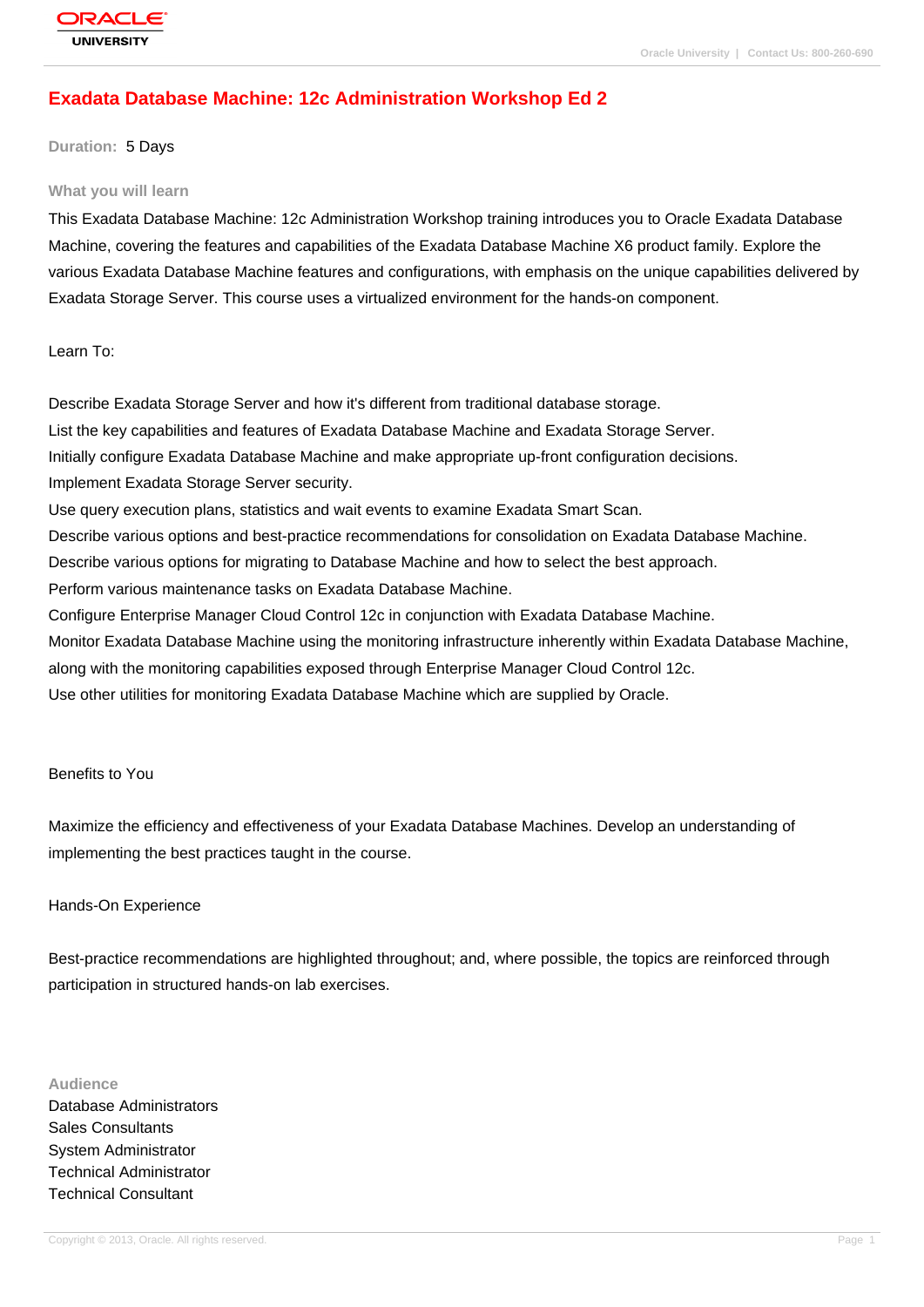#### **Related Training**

#### Required Prerequisites

A working knowledge of Unix/Linux along with an understand of general networking, storage and system administration concepts.

Prior knowledge and understanding of Oracle Database 11g Release 2 or 12c, including Oracle Clusterware and Automatic Storage Management (ASM).

Suggested Prerequisites Oracle Database 12c: Administration Workshop Ed 2

Oracle Database 12c: Backup and Recovery Workshop Ed 2

Prior knowledge of Oracle Database 11g R2 or 12c RAC

UNIX and Linux Essentials

#### **Course Objectives**

Monitor Exadata Database Machine health and optimize performance

Describe the key capabilities of Exadata Database Machine

Identify the benefits of using Exadata Database Machine for different application classes

Describe the architecture of Exadata Database Machine and its integration with Oracle Database, Clusterware and ASM

Configure I/O Resource Management

Complete the initial configuration of Exadata Database Machine

Describe various recommended approaches for migrating to Exadata Database Machine

## **Course Topics**

## **Introduction**

Course Objectives Audience and Prerequisites Course Contents **Terminology** Additional Resources Introducing the Laboratory Environment

# **Exadata Database Machine Overview**

Introducing Database Machine Introducing Exadata Storage Server Exadata Storage Server Architecture: Overview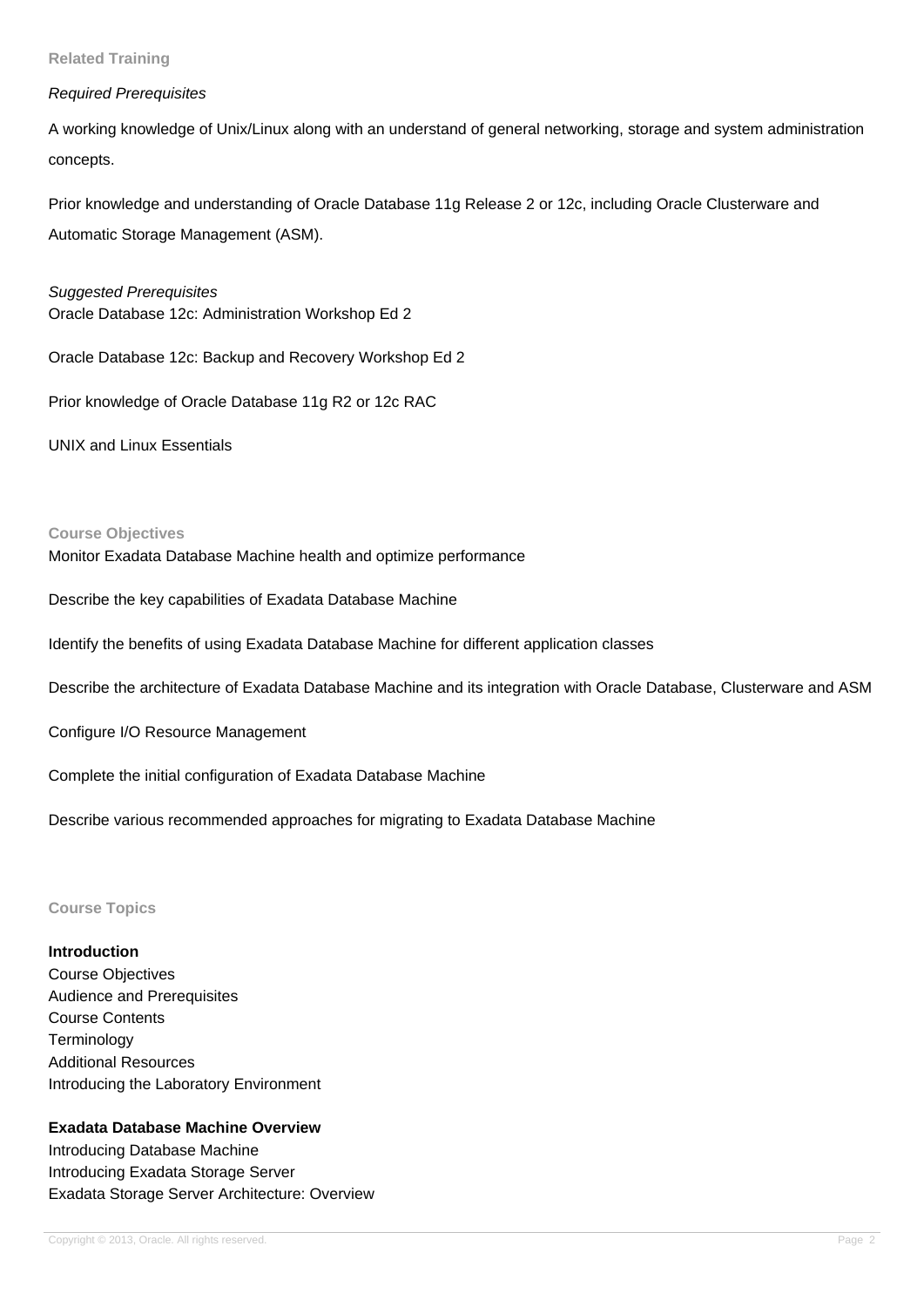Exadata Storage Server Features: Overview Exadata Storage Expansion Racks InfiniBand Network Database Machine Support: Overview

# **Exadata Database Machine Architecture**

Database Machine Architecture: Overview Database Machine Network Architecture InfiniBand Network Architecture InfiniBand Network Topology Interconnecting Multiple Racks Database Machine Software Architecture: Overview Disk Storage Entities and Relationships

# **Key Capabilities of Exadata Database Machine**

Classic Database I/O and SQL Processing Model Exadata Smart Scan Model Exadata Smart Storage Capabilities Exadata Hybrid Columnar Compression Exadata Smart Flash Cache Exadata Storage Index Database File System I/O Resource Management

# **Exadata Database Machine Initial Configuration**

Database Machine Implementation: Overview Database Machine Site Preparation Using Oracle Exadata Deployment Assistant Choosing the Right Disk Redundancy Setting Configuring Oracle Exadata Database Machine The Result After Installation and Configuration Supported Additional Configuration Activities

# **Exadata Storage Server Configuration**

Exadata Storage Server Administration: Overview Testing Storage Server Performance Using CALIBRATE Configuring the Exadata Cell Server Software Starting and Stopping Exadata Cell Server Software Configuring Cell Disks and Grid Disks Configuring ASM and Database Instances to Access Exadata Cells Reconfiguring Exadata Storage Exadata Storage Security Implementation

## **I/O Resource Management**

I/O Resource Management Concepts IORM Architecture Getting Started with IORM Enabling Intradatabase Resource Management Setting Database I/O Utilization Limits Interdatabase Plans and Database Roles Using Database I/O Metrics IORM and Exadata Storage Server Flash Memory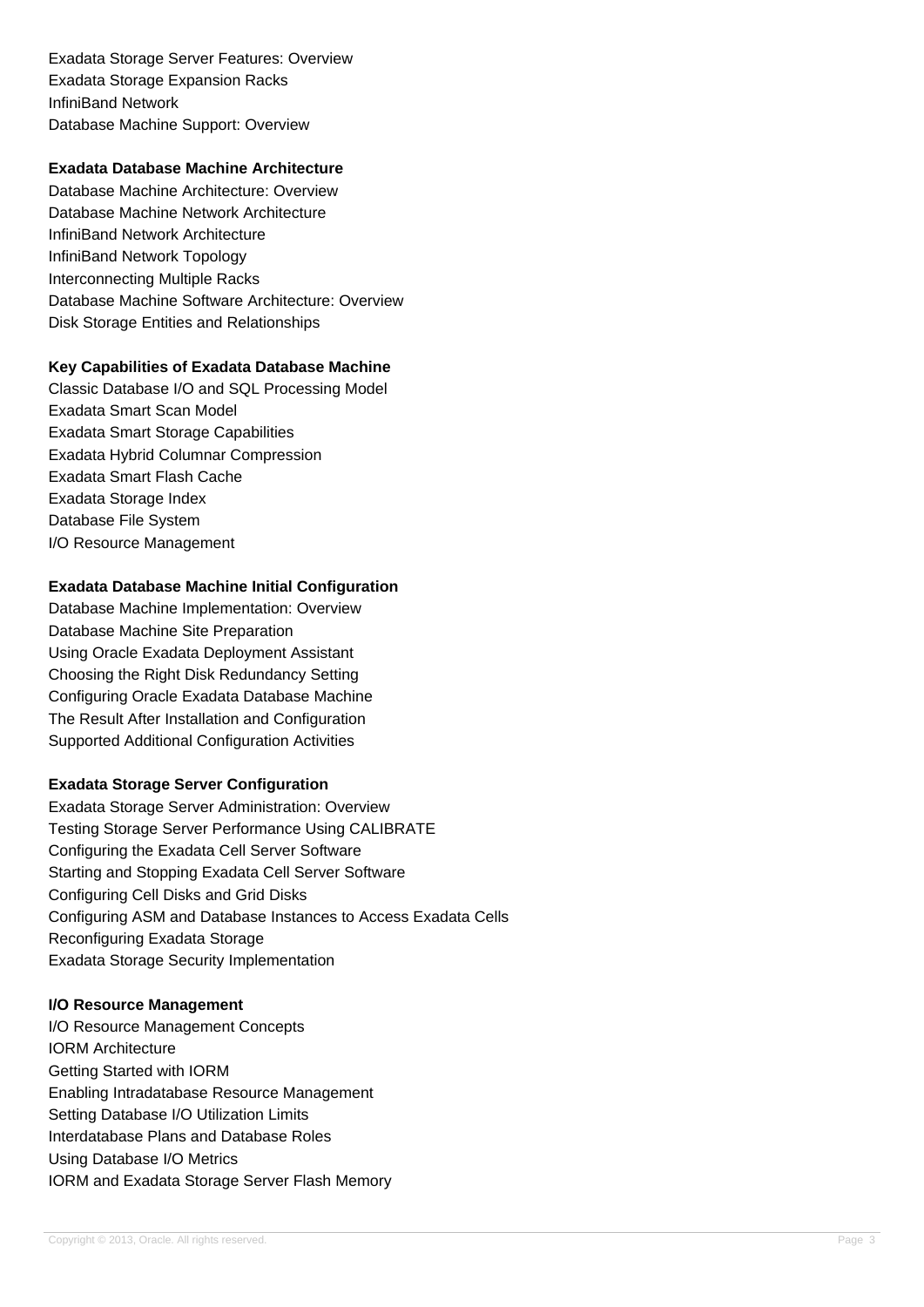## **Recommendations for Optimizing Database Performance**

Flash Memory Usage Influencing Caching Priorities Choosing the Flash Cache Mode Compression Usage Index Usage ASM Allocation Unit Size Minimum Extent Size Exadata Specific System Statistics

# **Using Smart Scan**

Exadata Smart Scan: Overview Smart Scan Requirements Monitoring Smart Scan in SQL Execution Plans Smart Scan Join Processing with Bloom Filters Other Situations Affecting Smart Scan Exadata Storage Server Statistics: Overview Exadata Storage Server Wait Events: Overview

# **Consolidation Options and Recommendation**

Consolidation: Overview Different Consolidation Types Recommended Storage Configuration for Consolidation Alternative Storage Configurations Cluster Configuration Options Isolating Management Roles Schema Consolidation Recommendations Maintenance Considerations

## **Migrating Databases to Exadata Database Machine**

Migration Best Practices: Overview Performing Capacity Planning Database Machine Migration Considerations Choosing the Right Migration Path Logical Migration Approaches Physical Migration Approaches Post-Migration Best Practices Migrating to Database Machine Using Transportable Tablespaces

# **Bulk Data Loading using Oracle DBFS**

Bulk Data Loading Using Oracle DBFS: Overview Preparing the Data Files Staging the Data Files Configuring the Staging Area Configuring the Target Database Loading the Target Database

# **Exadata Database Machine Platform Monitoring Introduction**

Monitoring Technologies and Standards Simple Network Management Protocol (SNMP) Intelligent Platform Management Interface (IPMI) Integrated Lights Out Manager (ILOM)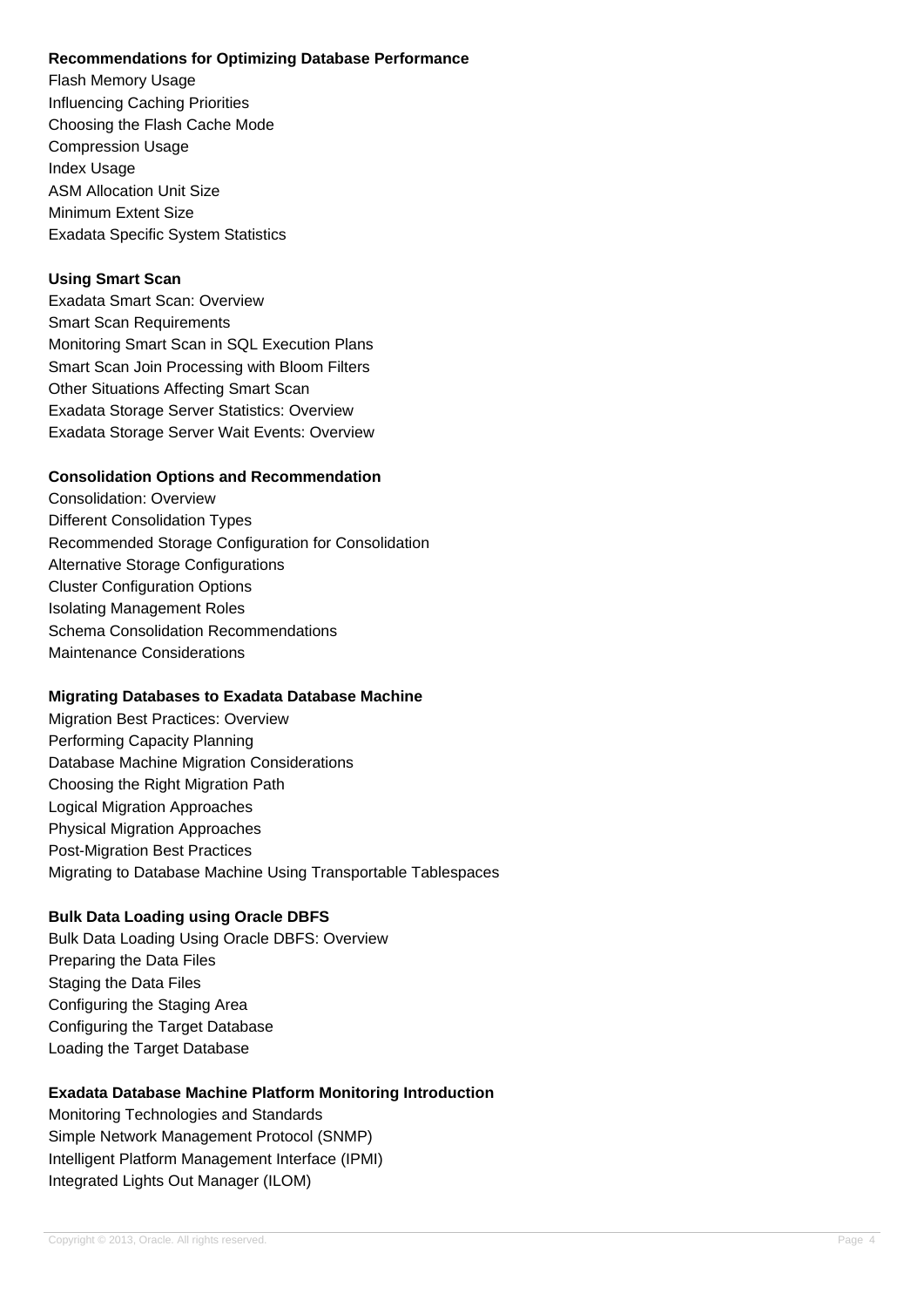Exadata Storage Server Metrics, Thresholds, and Alerts Automatic Diagnostic Repository (ADR) Enterprise Manager Cloud Control 12c Enterprise Manager Database Control

# **Configuring Enterprise Manager Cloud Control 12c to Monitor Exadata Database Machine**

Enterprise Manager Cloud Control 12c Architecture: Overview Cloud Control Monitoring Architecture for Exadata Database Machine Configuring Cloud Control to Monitor Exadata Database Machine Pre-discovery Configuration and Verification Deploying the Oracle Management Agent Discovering Exadata Database Machine Discovering Additional Targets Post-discovery Configuration and Verification

# **Monitoring Exadata Storage Servers**

Exadata Metrics and Alerts Architecture Monitoring Exadata Storage Server with Metrics and Alerts Isolating Faults with Monitoring Exadata Storage Server with Enterprise Manager: Overview Monitoring Hardware Failure and Sensor State Monitoring Exadata Storage Server Availability Comparing Metrics Across Multiple Storage Servers

## **Monitoring Exadata Database Machine Database Servers**

Monitoring Database Servers: Overview Monitoring Hardware Monitoring the Operating System Monitoring Oracle Grid Infrastructure Monitoring Oracle Database Monitoring Oracle Management Agent Database Monitoring with Enterprise Manager Cloud Control 12c

## **Monitoring the InfiniBand Network**

InfiniBand Network Monitoring: Overview InfiniBand Network Monitoring with Monitoring the InfiniBand Switches Monitoring the InfiniBand Switch Ports Monitoring the InfiniBand Ports Monitoring the InfiniBand Fabric: Monitoring the InfiniBand Fabric:

# **Monitoring Other Exadata Database Machine Components**

Monitoring the Cisco Ethernet Switch Monitoring the Sun Power Distribution Units Monitoring the KVM Switch

# **Other Useful Monitoring Tools**

Exachk: Overview Running Exachk Exachk Daemon DiagTools: Overview